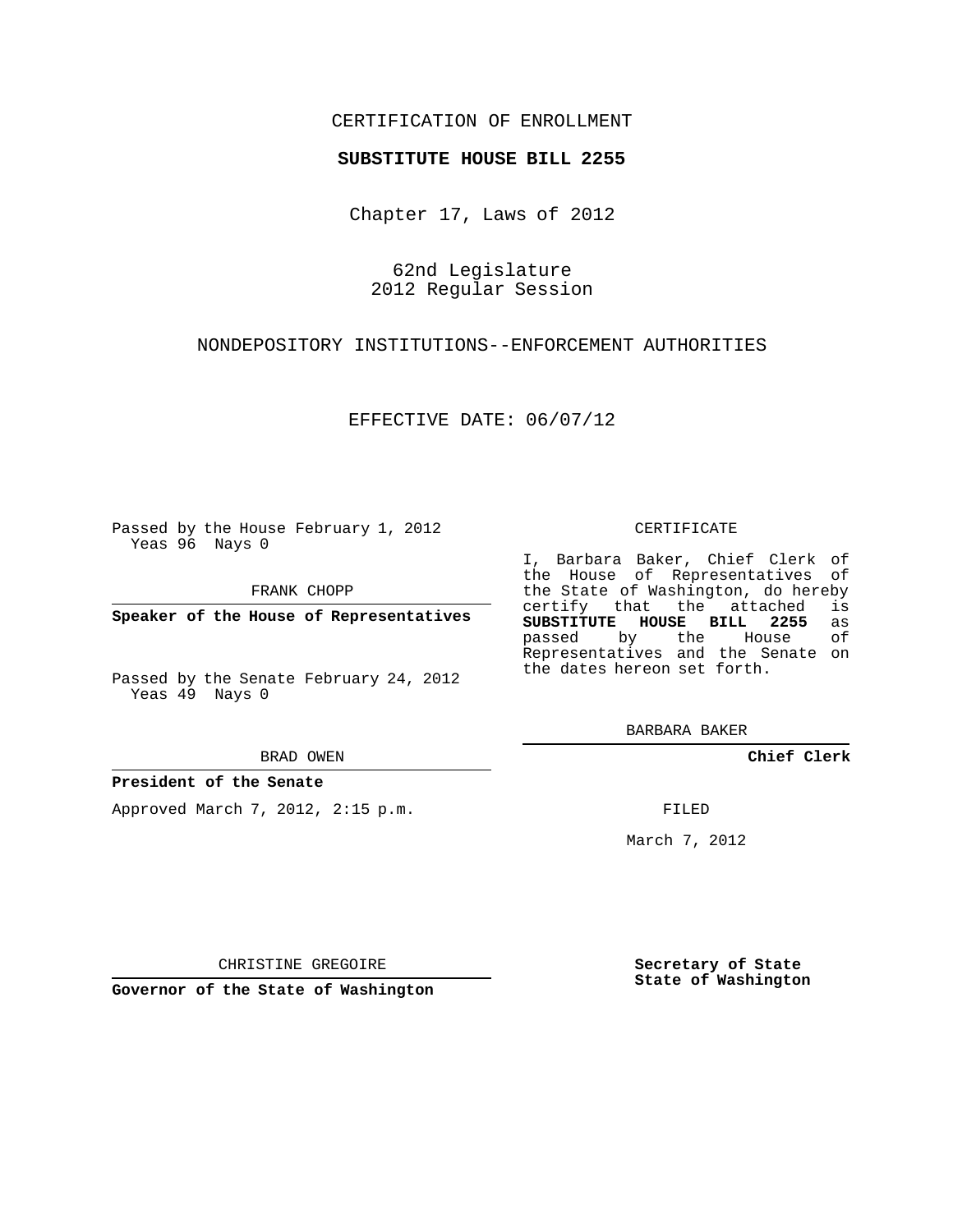# **SUBSTITUTE HOUSE BILL 2255** \_\_\_\_\_\_\_\_\_\_\_\_\_\_\_\_\_\_\_\_\_\_\_\_\_\_\_\_\_\_\_\_\_\_\_\_\_\_\_\_\_\_\_\_\_

\_\_\_\_\_\_\_\_\_\_\_\_\_\_\_\_\_\_\_\_\_\_\_\_\_\_\_\_\_\_\_\_\_\_\_\_\_\_\_\_\_\_\_\_\_

Passed Legislature - 2012 Regular Session

# **State of Washington 62nd Legislature 2012 Regular Session**

**By** House Business & Financial Services (originally sponsored by Representatives Kirby and Bailey; by request of Department of Financial Institutions)

READ FIRST TIME 01/26/12.

 AN ACT Relating to making technical corrections, modernizing statutes, and streamlining enforcement authorities of nondepository institutions regulated by the department of financial institutions; amending RCW 31.04.027, 31.04.065, 31.04.093, 31.04.145, 31.04.224, 31.45.010, 31.45.070, 31.45.105, 31.45.110, 19.146.200, and 19.144.020; reenacting and amending RCW 31.04.025; adding a new section to chapter 31.45 RCW; adding a new section to chapter 19.146 RCW; adding new sections to chapter 18.44 RCW; and adding new sections to chapter 19.230 RCW.

BE IT ENACTED BY THE LEGISLATURE OF THE STATE OF WASHINGTON:

 **Sec. 1.** RCW 31.04.025 and 2011 c 191 s 1 and are each reenacted and amended to read as follows:

 (1) Each loan made to a resident of this state by a licensee, or persons subject to this chapter, is subject to the authority and restrictions of this chapter, unless such loan is made under the authority of chapter 63.14 RCW.

(2) This chapter does not apply to the following:

(a) Any person doing business under, and as permitted by, any law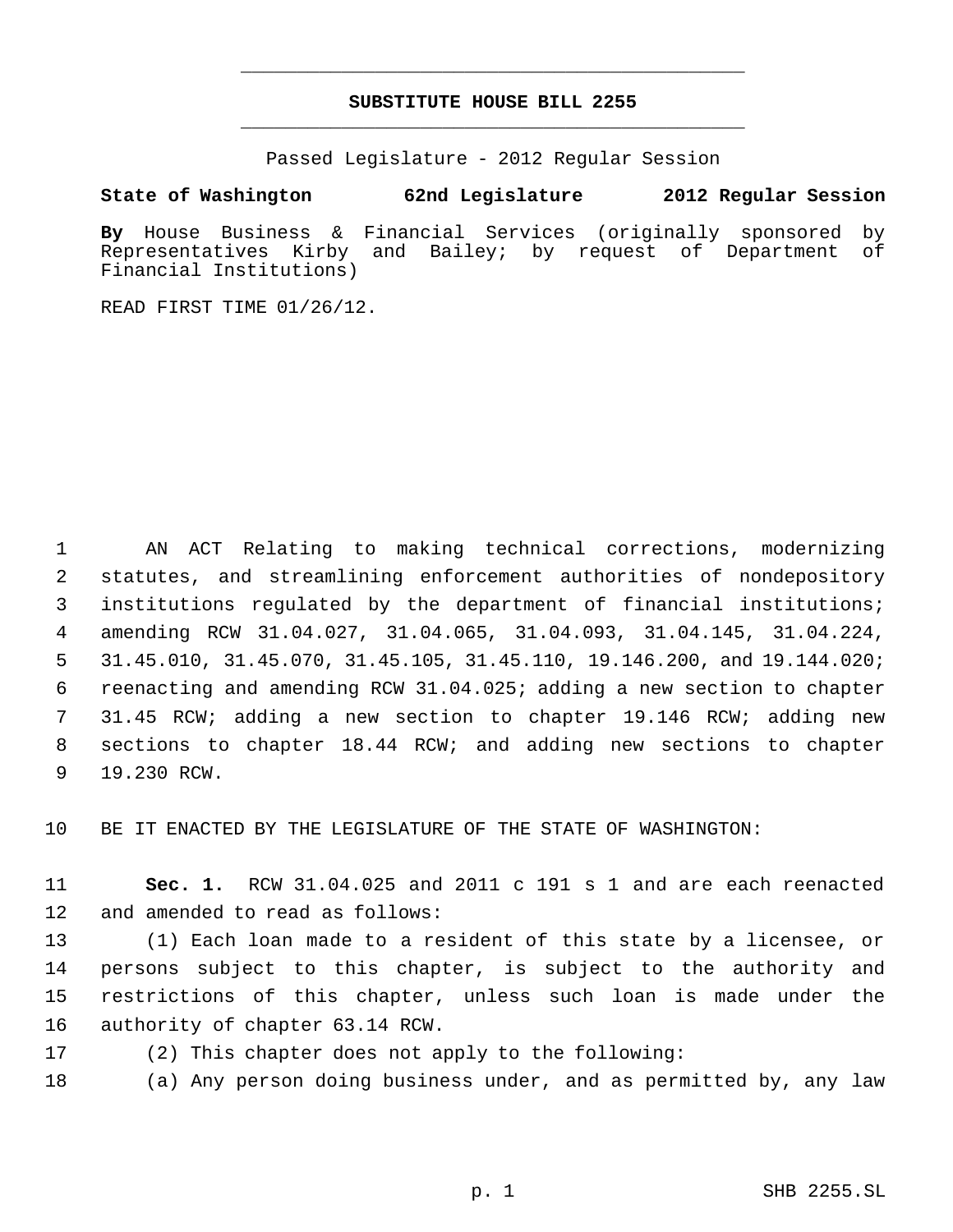of this state or of the United States relating to banks, savings banks, trust companies, savings and loan or building and loan associations, or credit unions;

(b) Entities making loans under chapter 19.60 RCW (pawnbroking);

5 (c) Entities ((making loans)) conducting transactions under chapter 63.14 RCW (retail installment sales of goods and services), unless the goods being sold in a retail installment sale consist of open loop 8 prepaid access (prepaid access as defined in 31 C.F.R. Part 9 1010.100(ww) and not closed loop prepaid access as defined in 31 C.F.R. Part 1010.100(kkk));

 (d) Entities making loans under chapter 31.45 RCW (check cashers and sellers);

 (e) Any person making a loan primarily for business, commercial, or agricultural purposes unless the loan is secured by a lien on the borrower's primary residence;

 (f) Any person making loans made to government or government agencies or instrumentalities or making loans to organizations as 18 defined in the federal truth in lending act;

 (g) Entities making loans under chapter 43.185 RCW (housing trust fund);

 (h) Entities making loans under programs of the United States department of agriculture, department of housing and urban development, or other federal government program that provides funding or access to funding for single-family housing developments or grants to low-income individuals for the purchase or repair of single-family housing;

 (i) Nonprofit housing organizations making loans, or loans made, under housing programs that are funded in whole or in part by federal or state programs if the primary purpose of the programs is to assist low-income borrowers with purchasing or repairing housing or the development of housing for low-income Washington state residents; and

 (j) Entities making loans which are not residential mortgage loans under a credit card plan; and

 (k) Individuals employed by a licensed residential loan servicing company, unless so required by federal law or regulation.

 (3) The director may, at his or her discretion, waive applicability of the consumer loan company licensing provisions of this chapter to other persons, not including individuals subject to the S.A.F.E. act,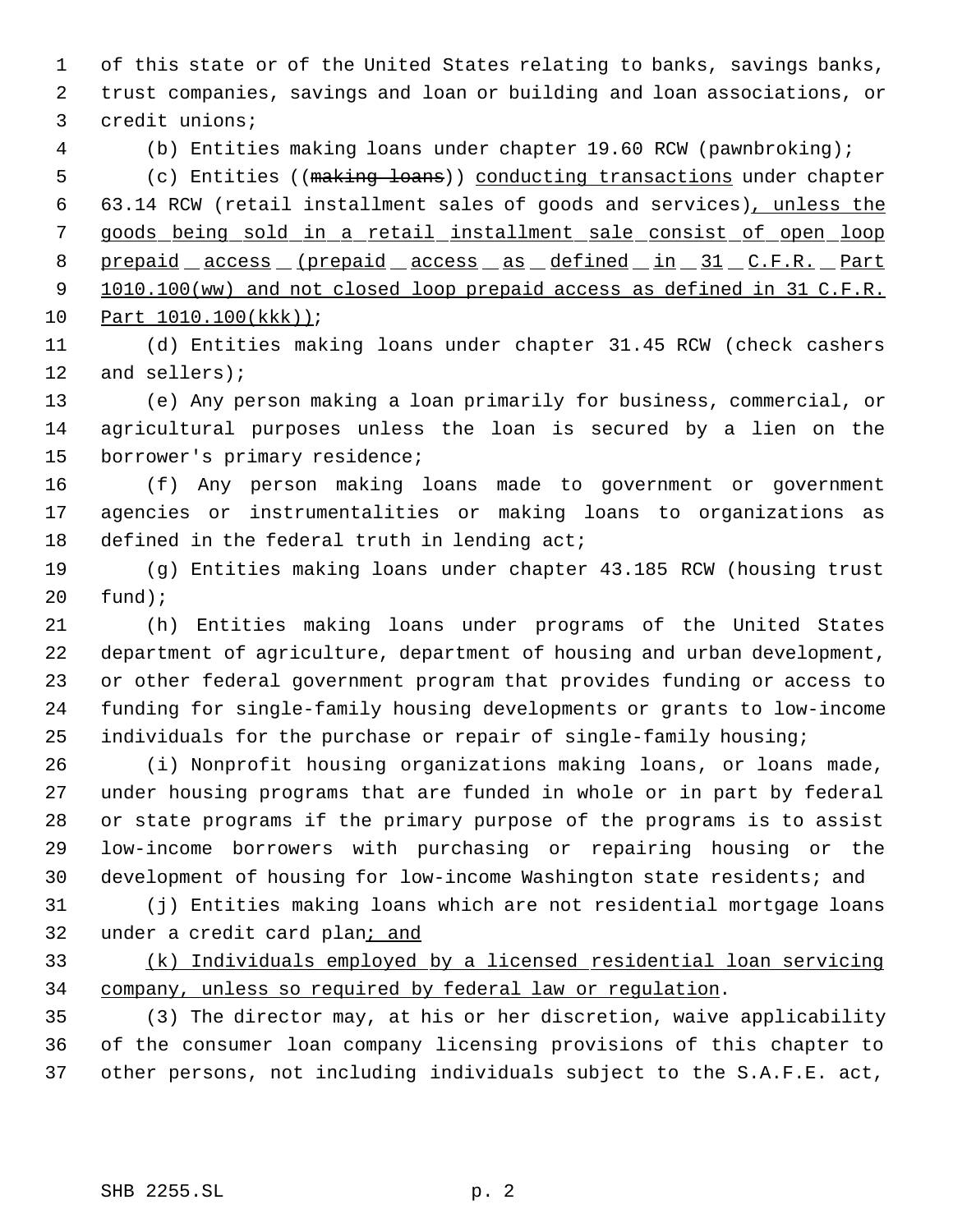making or servicing loans when the director determines it necessary to facilitate commerce and protect consumers. The director may adopt rules interpreting this section.

 **Sec. 2.** RCW 31.04.027 and 2011 c 191 s 2 are each amended to read as follows:

 It is a violation of this chapter for a licensee, its officers, directors, employees, or independent contractors, or any other person subject to this chapter to:

 (1) Directly or indirectly employ any scheme, device, or artifice to defraud or mislead any borrower, to defraud or mislead any lender, or to defraud or mislead any person;

 (2) Directly or indirectly engage in any unfair or deceptive practice toward any person;

 (3) Directly or indirectly obtain property by fraud or misrepresentation;

 (4) Solicit or enter into a contract with a borrower that provides in substance that the consumer loan company may earn a fee or commission through the consumer loan company's best efforts to obtain 19 a loan even though no loan is actually obtained for the borrower;

 (5) Solicit, advertise, or enter into a contract for specific interest rates, points, or other financing terms unless the terms are actually available at the time of soliciting, advertising, or contracting;

 (6) Fail to make disclosures to loan applicants as required by RCW 31.04.102 and any other applicable state or federal law;

 (7) Make, in any manner, any false or deceptive statement or representation with regard to the rates, points, or other financing terms or conditions for a residential mortgage loan or engage in bait and switch advertising;

 (8) Negligently make any false statement or knowingly and willfully make any omission of material fact in connection with any reports filed with the department by a licensee or in connection with any investigation conducted by the department;

 (9) Make any payment, directly or indirectly, to any appraiser of a property, for the purposes of influencing the independent judgment of the appraiser with respect to the value of the property;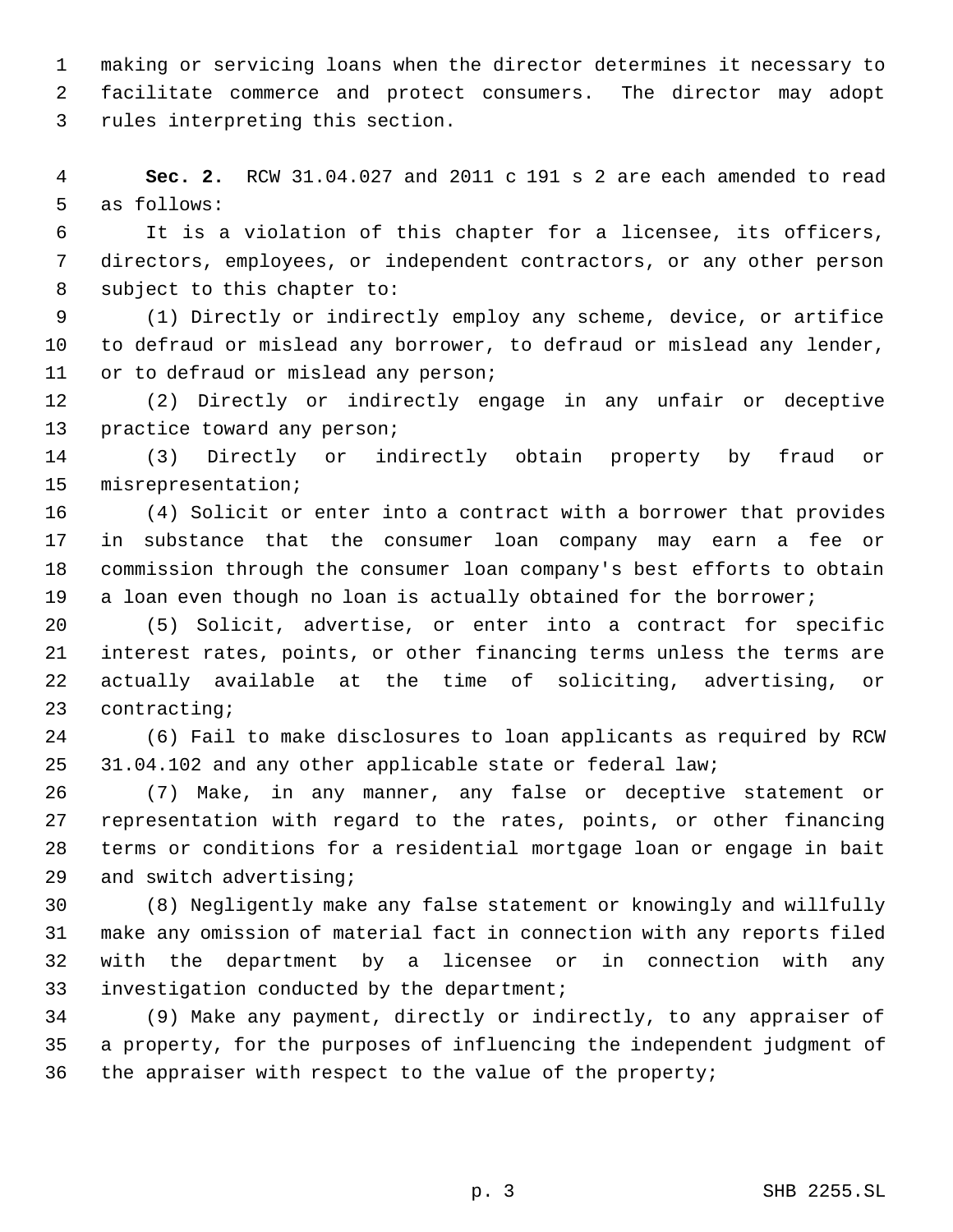(10) Accept from any borrower at or near the time a loan is made and in advance of any default an execution of, or induce any borrower to execute, any instrument of conveyance, not including a mortgage or deed of trust, to the lender of any ownership interest in the borrower's primary residence that is the security for the borrower's loan;

 (11) Obtain at the time of closing a release of future damages for usury or other damages or penalties provided by law or a waiver of the 9 provisions of this chapter;  $((\theta \cdot \mathbf{r}))$ 

 (12) Advertise any rate of interest without conspicuously disclosing the annual percentage rate implied by that rate of interest or otherwise fail to comply with any requirement of the truth in lending act, 15 U.S.C. Sec. 1601 and regulation Z, 12 C.F.R. Sec. 226, the real estate settlement procedures act, 12 U.S.C. Sec. 2601 and regulation X, 24 C.F.R. Sec. 3500, or the equal credit opportunity act, 15 U.S.C. Sec. 1691 and regulation B, Sec. 202.9, 202.11, and 202.12, 17 or any other applicable  $state\_or$  federal statutes( $(-\text{--as}$  $-$ now $-$ or 18 hereafter amended, in any advertising of residential mortgage loans or 19 any other consumer loan company activity) or regulations; or (13) Make loans from any unlicensed location.

 **Sec. 3.** RCW 31.04.065 and 1991 c 208 s 7 are each amended to read as follows:

 The license shall state the address at which the business is to be conducted and shall state fully the name of the licensee, and if the licensee is a copartnership or association, the names of its members, 26 and if a corporation, the date and place of its incorporation. ((The licensee shall conspicuously post the license in the place of business 28 of the licensee.)) The license is not transferable or assignable.

 **Sec. 4.** RCW 31.04.093 and 2010 c 35 s 6 are each amended to read as follows:

 (1) The director shall enforce all laws and rules relating to the licensing and regulation of licensees and persons subject to this chapter.

(2) The director may deny applications for licenses for:

(a) Failure of the applicant to demonstrate within its application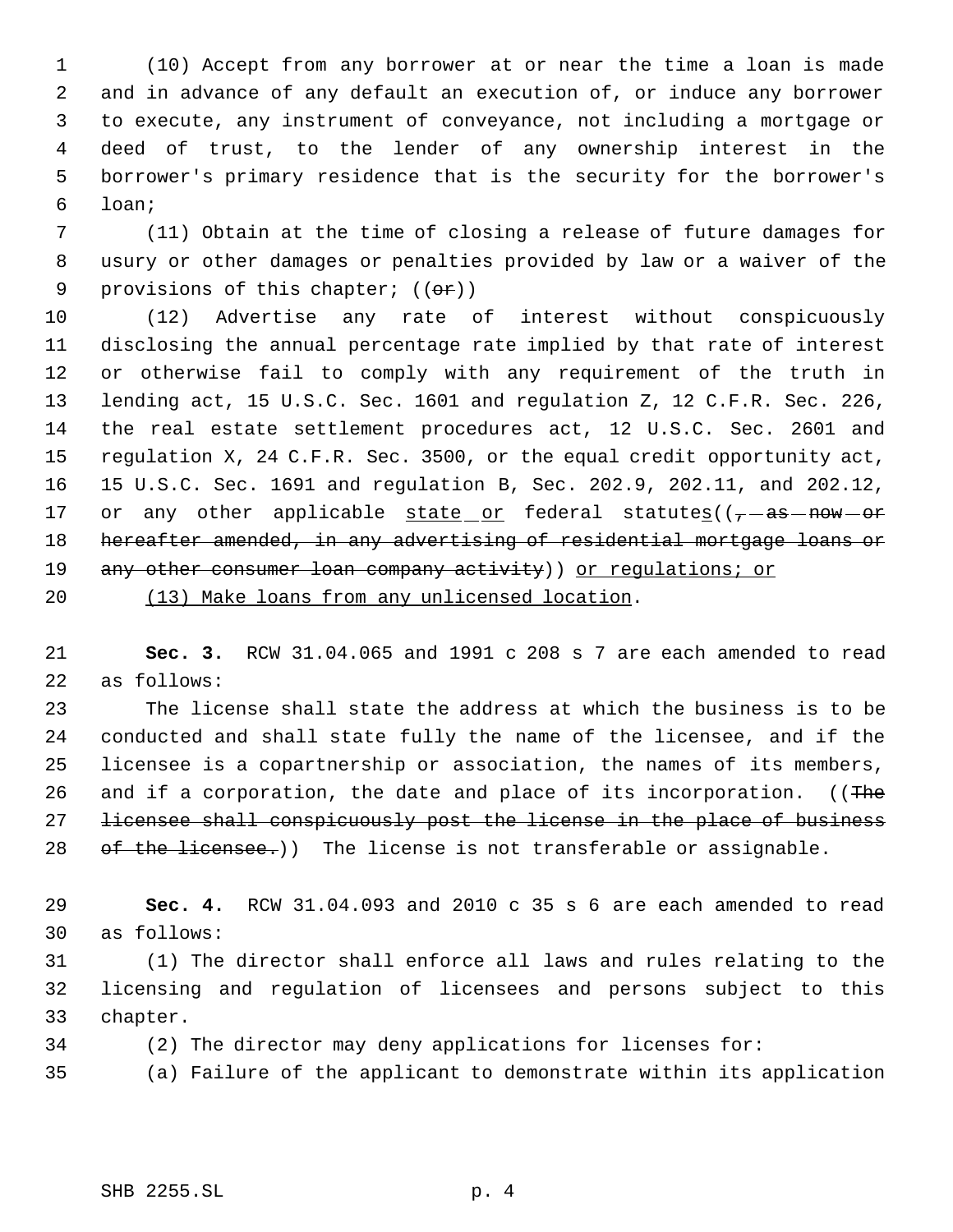for a license that it meets the requirements for licensing in RCW 31.04.045 and 31.04.055;

 (b) Violation of an order issued by the director under this chapter or another chapter administered by the director, including but not limited to cease and desist orders and temporary cease and desist orders;

 (c) Revocation or suspension of a license to conduct lending or residential mortgage loan servicing, or to provide settlement services associated with lending or residential mortgage loan servicing, by this state, another state, or by the federal government within five years of the date of submittal of a complete application for a license; or

 (d) Filing an incomplete application when that incomplete application has been filed with the department for sixty or more days, provided that the director has given notice to the licensee that the application is incomplete, informed the applicant why the application is incomplete, and allowed at least twenty days for the applicant to complete the application.

 (3) The director may suspend or revoke a license issued under this chapter if the director finds that:

 (a) The licensee has failed to pay any fee due the state of Washington, has failed to maintain in effect the bond or permitted substitute required under this chapter, or has failed to comply with any specific order or demand of the director lawfully made and directed to the licensee in accordance with this chapter;

 (b) The licensee, either knowingly or without the exercise of due care, has violated any provision of this chapter or any rule adopted under this chapter; or

 (c) A fact or condition exists that, if it had existed at the time of the original application for the license, clearly would have allowed the director to deny the application for the original license. The director may revoke or suspend only the particular license with respect to which grounds for revocation or suspension may occur or exist unless the director finds that the grounds for revocation or suspension are of general application to all offices or to more than one office operated by the licensee, in which case, the director may revoke or suspend all of the licenses issued to the licensee.

(4) The director may impose fines of up to one hundred dollars per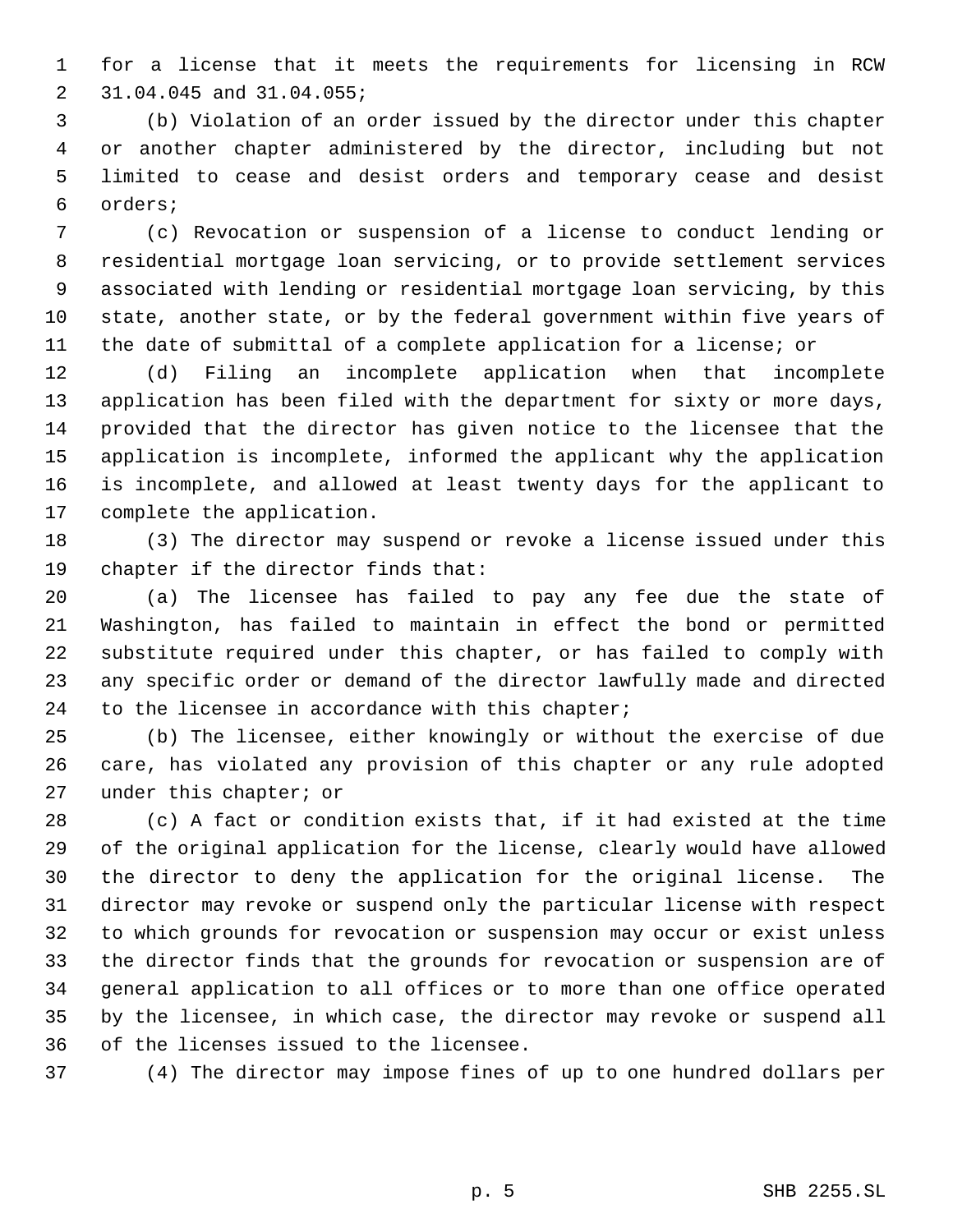day upon the licensee, its employee or loan originator, or other person subject to this chapter for:

(a) Any violation of this chapter; or

 (b) Failure to comply with any order or subpoena issued by the director under this chapter.

 (5) The director may issue an order directing the licensee, its employee or loan originator, or other person subject to this chapter to:

 (a) Cease and desist from conducting business in a manner that is injurious to the public or violates any provision of this chapter;

 (b) Take such affirmative action as is necessary to comply with 12 this chapter; or

13 (c) Make a refund or restitution to a borrower or other person who is damaged as a result of a violation of this chapter.

 (6) The director may issue an order removing from office or prohibiting from participation in the affairs of any licensee, or both, any officer, principal, employee or loan originator, or any person subject to this chapter for:

 (a) False statements or omission of material information from an application for a license that, if known, would have allowed the director to deny the original application for a license;

 (b) Conviction of a gross misdemeanor involving dishonesty or financial misconduct or a felony;

 (c) Suspension or revocation of a license to engage in lending or residential mortgage loan servicing, or perform a settlement service related to lending or residential mortgage loan servicing, in this state or another state;

 (d) Failure to comply with any order or subpoena issued under this 29 chapter;  $((\theta \cdot \hat{r}))$ 

 (e) A violation of RCW 31.04.027, 31.04.102, 31.04.155, or 31.04.221;

32 (7) Except to the extent prohibited by another statute, the director may engage in informal settlement of complaints or enforcement actions including, but not limited to, payment to the department for purposes of financial literacy and education programs authorized under RCW 43.320.150. If any person subject to this chapter makes a payment 37 to the department under this section, the person may not advertise such 38 payment.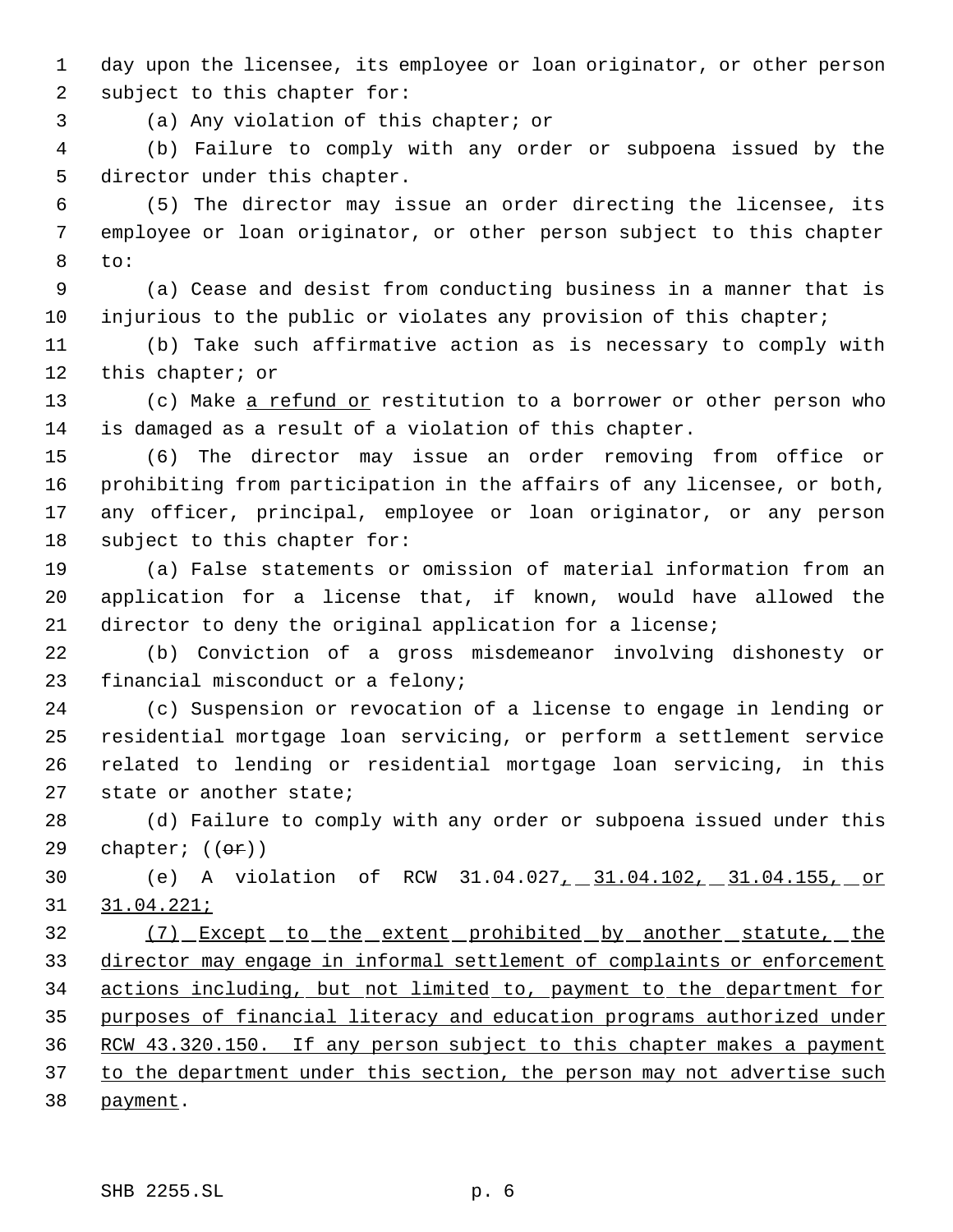$((+7))$   $(8)$  Whenever the director determines that the public is likely to be substantially injured by delay in issuing a cease and desist order, the director may immediately issue a temporary cease and desist order. The order may direct the licensee to discontinue any violation of this chapter, to take such affirmative action as is necessary to comply with this chapter, and may include a summary suspension of the licensee's license and may order the licensee to immediately cease the conduct of business under this chapter. The order shall become effective at the time specified in the order. Every temporary cease and desist order shall include a provision that a hearing will be held upon request to determine whether the order will become permanent. Such hearing shall be held within fourteen days of receipt of a request for a hearing unless otherwise specified in chapter 34.05 RCW.

 $((+8))$  (9) A licensee may surrender a license by delivering to the director written notice of surrender, but the surrender does not affect the licensee's civil or criminal liability, if any, for acts committed before the surrender, including any administrative action initiated by the director to suspend or revoke a license, impose fines, compel the payment of restitution to borrowers or other persons, or exercise any other authority under this chapter.

22  $((+9))$  (10) The revocation, suspension, or surrender of a license does not impair or affect the obligation of a preexisting lawful contract between the licensee and a borrower.

 $((+10))$  (11) Every license issued under this chapter remains in force and effect until it has been surrendered, revoked, or suspended in accordance with this chapter. However, the director may on his or her own initiative reinstate suspended licenses or issue new licenses to a licensee whose license or licenses have been revoked if the director finds that the licensee meets all the requirements of this chapter.

 **Sec. 5.** RCW 31.04.145 and 2009 c 120 s 8 are each amended to read as follows:

 (1) For the purpose of discovering violations of this chapter or securing information lawfully required under this chapter, the director may at any time, either personally or by designees, investigate or examine the loans and business and, wherever located, the books,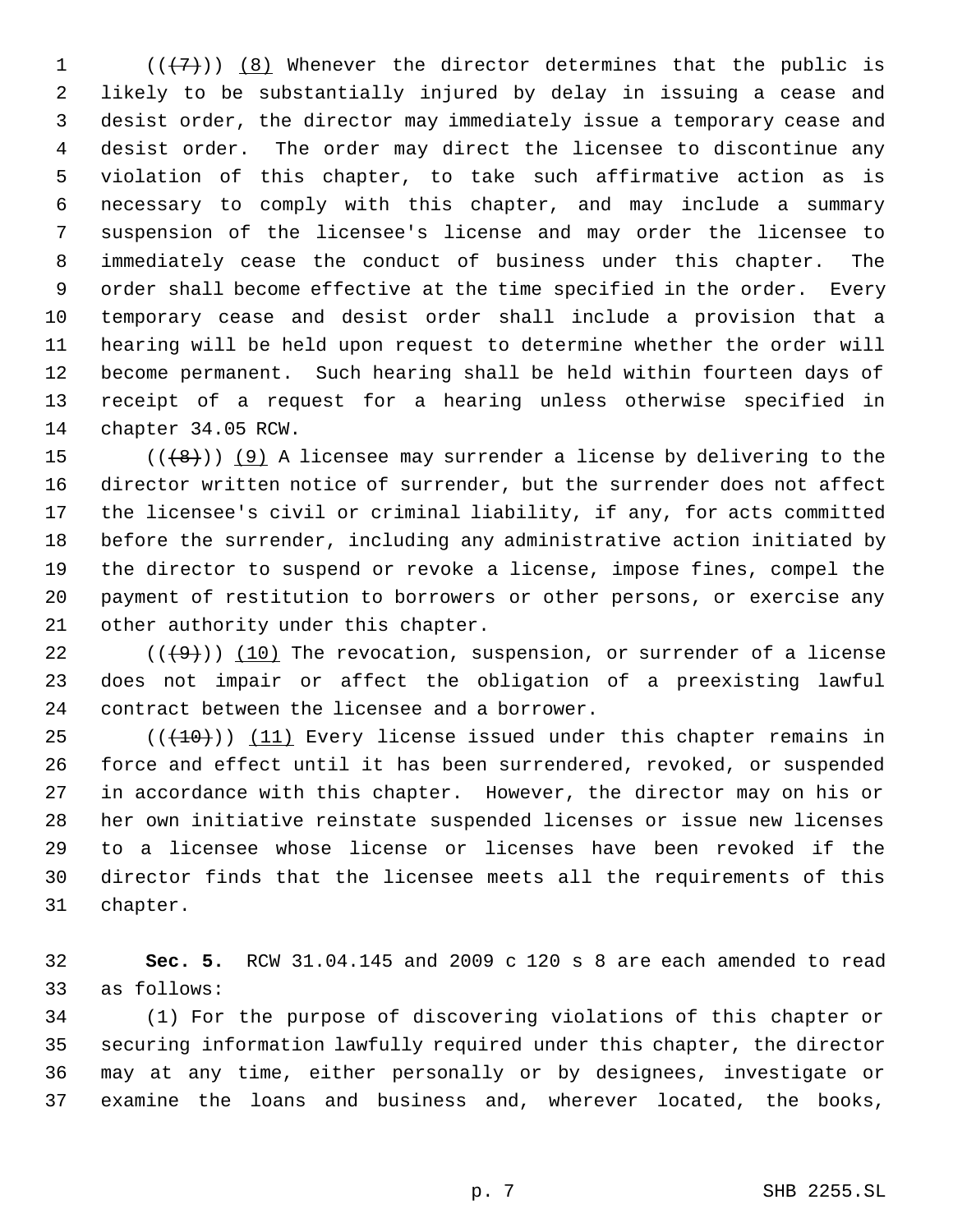accounts, records, papers, documents, files, and other information used in the business of every licensee and of every person who is engaged in the business making or assisting in the making of loans at interest rates authorized by this chapter, whether the person acts or claims to act as principal or agent, or under or without the authority of this 6 chapter. ((For these  $-p$ urposes,)) The director or designated 7 representative $((\theta))^2$ :

8 (a) Shall have free access to the offices and places of business, 9 books, accounts, papers, documents, other information, records, files, 10 safes, and vaults of all such persons((<del>. The director or persons</del> 11 designated by the director) during normal business hours;

12 (b) May require the attendance of and examine under oath all persons whose testimony may be required about the loans or the business or the subject matter of any investigation, examination, or hearing and may require such person to produce books, accounts, papers, records, files, and any other information the director or designated persons 17 deem relevant to the inquiry( $(-$ The director));

18 (c) May require the production of original books, accounts, papers, 19 records, files, and other information; may require that such original 20 books, accounts, papers, records, files, and other information be 21 copied; or may make copies ((himself or herself or by designee)) of 22 such original books, accounts, papers, records, files, or other 23 information((<del>. If a licensee or person does not attend and testify, or</del> 24 does not produce the requested books, accounts, papers, records, files, 25 or other information, then the director or designated persons)) $i$ 

26 (d) May issue a subpoena or subpoena duces tecum requiring 27 attendance by any person identified in this section or compelling 28 production of  $((the))$  any books, accounts, papers, records, files, or 29 other documents or information identified in this section.

30 (2) The director shall make such periodic examinations of the 31 affairs, business, office, and records of each licensee as determined 32 by rule.

 (3) Every licensee examined or investigated by the director or the director's designee shall pay to the director the cost of the examination or investigation of each licensed place of business as determined by rule by the director.

37 (4) In order to carry out the purposes of this section, the 38 director may: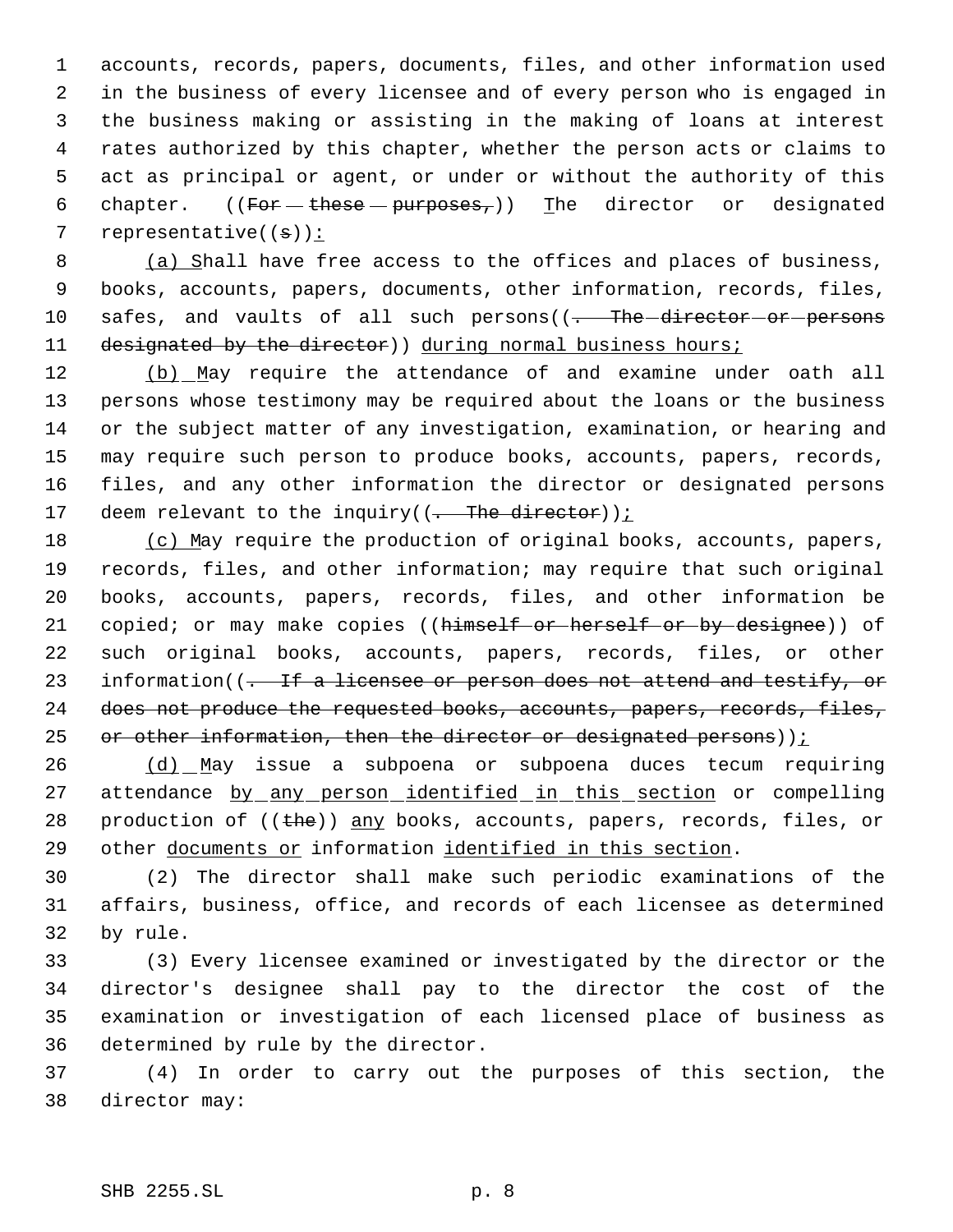(a) Retain attorneys, accountants, or other professionals and specialists as examiners, auditors, or investigators to conduct or assist in the conduct of examinations or investigations;

 (b) Enter into agreements or relationships with other government officials or regulatory associations in order to improve efficiencies and reduce regulatory burden by sharing resources, standardized or uniform methods or procedures, and documents, records, information, or evidence obtained under this section;

 (c) Use, hire, contract, or employ public or privately available analytical systems, methods, or software to examine or investigate the licensee, individual, or person subject to chapter 120, Laws of 2009;

 (d) Accept and rely on examination or investigation reports made by 13 other government officials, within or without this state;

 (e) Accept audit reports made by an independent certified public accountant for the licensee, individual, or person subject to chapter 120, Laws of 2009 in the course of that part of the examination covering the same general subject matter as the audit and may incorporate the audit report in the report of the examination, report of investigation, or other writing of the director; or

 (f) Assess the licensee, individual, or person subject to chapter 120, Laws of 2009 the cost of the services in (a) of this subsection.

 **Sec. 6.** RCW 31.04.224 and 2009 c 120 s 11 are each amended to read as follows:

 The following are exempt from licensing as mortgage loan originators under this chapter:

 (1) Registered mortgage loan originators, or any individual required to be registered;

 (2) A licensed attorney who negotiates the terms of a residential mortgage loan on behalf of a client as an ancillary matter to the attorney's representation of the client, unless the attorney is compensated by a lender, a mortgage broker, or other mortgage loan originator or by any agent of a lender, mortgage broker, or other 33 mortgage loan originator; ((er))

 (3) Any individual who offers or negotiates terms of a residential 35 mortgage loan with or on behalf of an immediate family member; or

(4) Any individual who offers or negotiates terms of a residential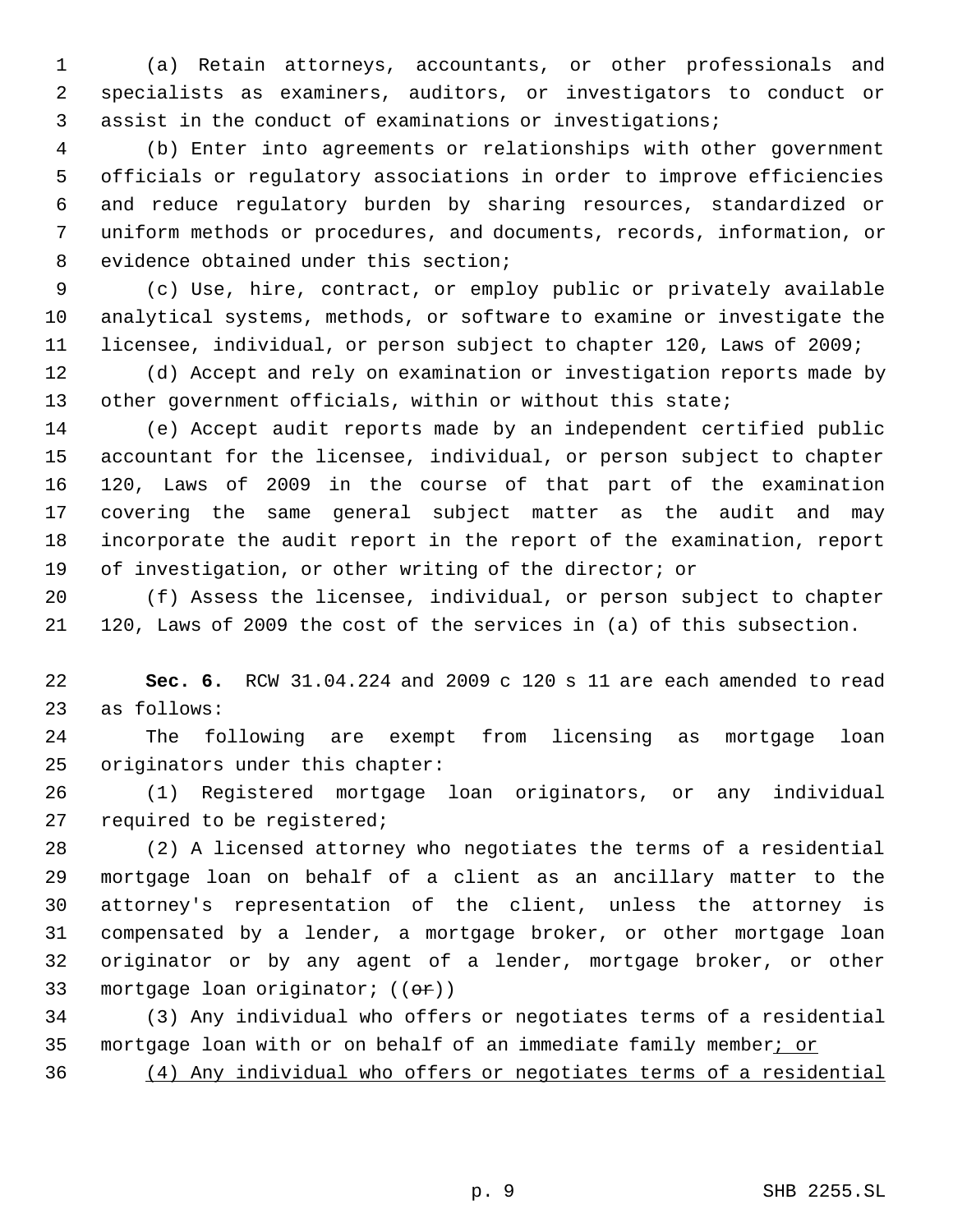mortgage loan secured by a dwelling that served as the individual's residence.

 **Sec. 7.** RCW 31.45.010 and 2009 c 510 s 2 are each amended to read as follows:

 Unless the context clearly requires otherwise, the definitions in this section apply throughout this chapter.

 (1) "Applicant" means a person that files an application for a license under this chapter, including the applicant's sole proprietor, owners, directors, officers, partners, members, and controlling persons.

(2) "Borrower" means a natural person who receives a small loan.

 (3) "Business day" means any day that the licensee is open for business in at least one physical location.

 (4) "Check" means the same as defined in RCW 62A.3-104(f) and, for purposes of conducting the business of making small loans, includes other electronic forms of payment, including stored value cards, internet transfers, and automated clearing house transactions.

 (5) "Check casher" means an individual, partnership, unincorporated association, or corporation that, for compensation, engages, in whole or in part, in the business of cashing checks, drafts, money orders, or other commercial paper serving the same purpose.

 (6) "Check seller" means an individual, partnership, unincorporated association, or corporation that, for compensation, engages, in whole or in part, in the business of or selling checks, drafts, money orders, or other commercial paper serving the same purpose.

(7) "Collateral" means the same as defined in chapter 62A.9A RCW.

 (8) "Controlling person" means a person owning or controlling ten percent or more of the total outstanding shares of the applicant or licensee, if the applicant or licensee is a corporation, and a member who owns ten percent or more of a limited liability company or limited liability partnership.

 (9) "Default" means the borrower's failure to repay the small loan in compliance with the terms contained in the small loan agreement or note or failure to pay any installment plan payment on an installment plan within ten days after the date upon which the installment was scheduled to be paid.

(10) "Director" means the director of financial institutions.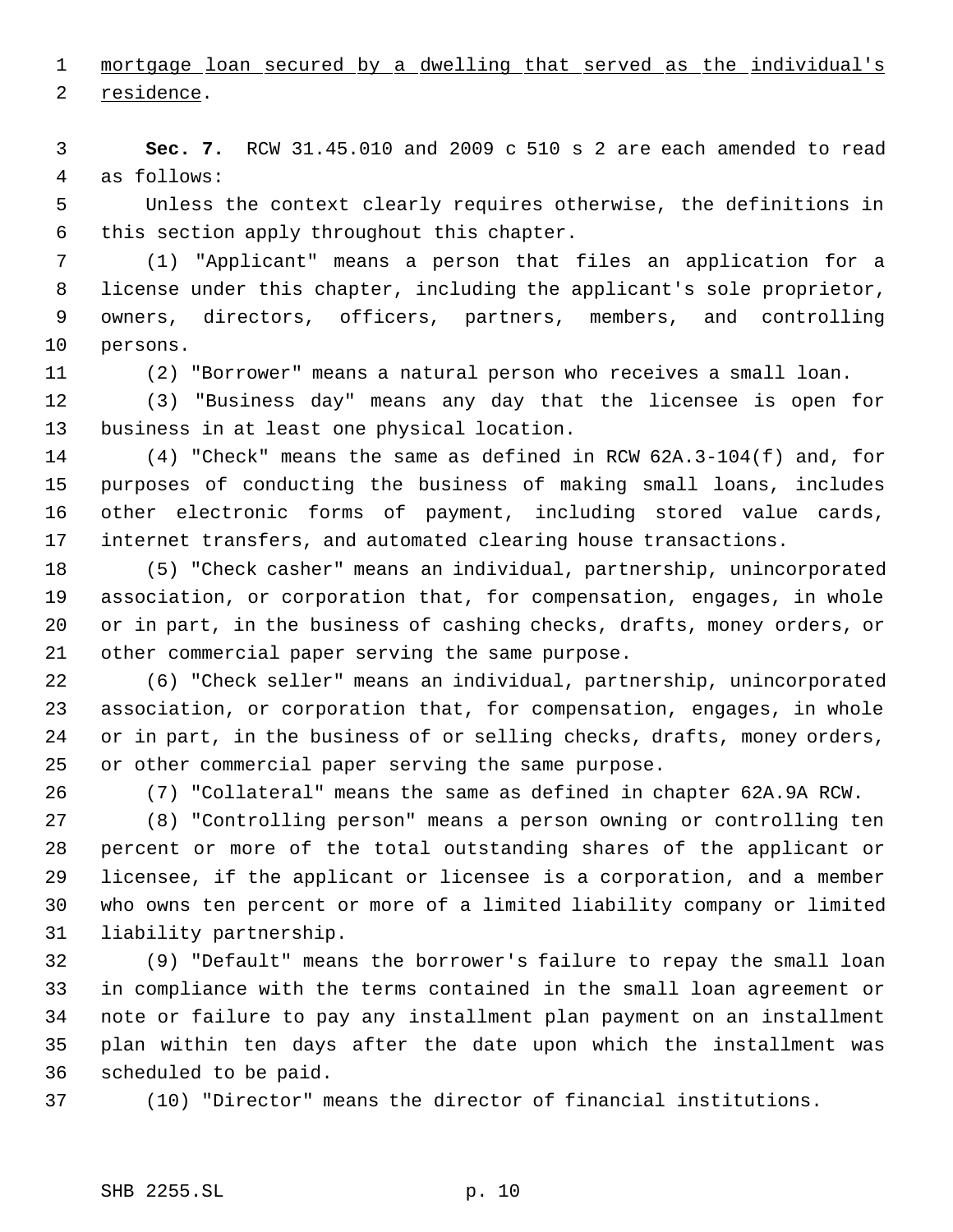(11) "Financial institution" means a commercial bank, savings bank, savings and loan association, or credit union.

 (12) "Installment plan" is a contract between a licensee and borrower that provides that the loaned amount will be repaid in substantially equal installments scheduled on or after a borrower's pay dates and no less than fourteen days apart.

 (13) "Licensee" means a check casher or seller licensed by the 8 director to engage in business in accordance with this chapter. ((For 9 purposes of the enforcement powers of this chapter, including the power 10 to issue cease and desist orders under  $RCW$  31.45.110,)) "Licensee" also 11 means a check casher or seller, whether located within or outside of this state, who fails to obtain the license or small loan endorsement required by this chapter.

 (14) "Loaned amount" means the outstanding principal balance and any fees authorized under RCW 31.45.073 that have not been paid by the borrower.

 (15) "Origination date" means the date upon which the borrower and the licensee initiate a small loan transaction.

 (16) "Outstanding principal balance" of a small loan means any of the principal amount that has not been paid by the borrower.

 (17) "Paid" means that moment in time when the licensee deposits the borrower's check or accepts cash for the full amount owing on a valid small loan. If the borrower's check is returned by the 24 borrower's bank for ((insufficient-funds)) any reason, the licensee shall not consider the loan paid.

 (18) "Person" means an individual, partnership, association, limited liability company, limited liability partnership, trust, corporation, and any other legal entity.

 (19) "Principal" means the loan proceeds advanced for the benefit of the borrower in a small loan, excluding any fee or interest charge.

 (20) "Rescission" means annulling the loan contract and, with respect to the small loan contract, returning the borrower and the licensee to their financial condition prior to the origination date of the loan.

 (21) "Small loan" means a loan of up to the maximum amount and for a period of time up to the maximum term specified in RCW 31.45.073.

(22) "Termination date" means the date upon which payment for the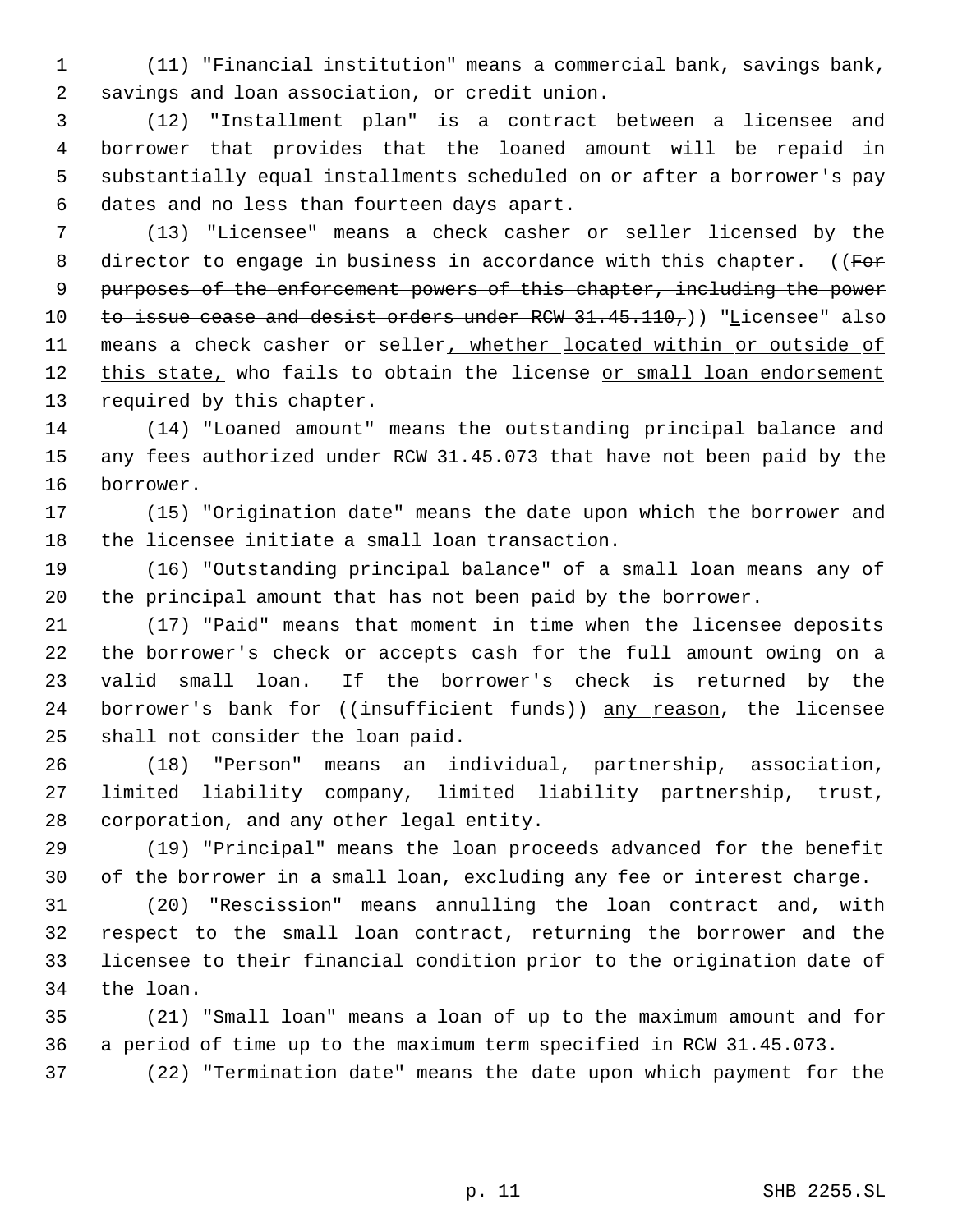small loan transaction is due or paid to the licensee, whichever occurs first.

 (23) "Total of payments" means the principal amount of the small loan plus all fees or interest charged on the loan.

(24) "Trade secret" means the same as defined in RCW 19.108.010.

 NEW SECTION. **Sec. 8.** A new section is added to chapter 31.45 RCW to read as follows:

 Applicants may be required to make application through a multistate licensing system as prescribed by the director. Existing licensees may be required to transition onto a multistate licensing system as prescribed by the director.

 **Sec. 9.** RCW 31.45.070 and 2003 c 86 s 7 are each amended to read as follows:

14 (1) No licensee may engage in a loan business  $((\theta \hat{r}))_L$  the 15 negotiation of loans<sub>i</sub> or the discounting of notes, bills of exchange, 16 checks, or other evidences of debt  $((\Theta n))$  in the same premises where a check cashing or selling business is conducted, unless the licensee:

 (a) Is conducting the activities of pawnbroker as defined in RCW 19.60.010;

 (b) Is a properly licensed consumer loan company under chapter 31.04 RCW;

 (c) Is conducting other lending activity permitted in the state of Washington; or

24 (d) Has a small loan endorsement issued under this chapter.

 (2) Except as otherwise permitted in this chapter, no licensee may at any time cash or advance any moneys on a postdated check or draft. However, a licensee may cash a check payable on the first banking day following the date of cashing if:

 (a) The check is drawn by the United States, the state of Washington, or any political subdivision of the state, or by any department or agency of the state or its subdivisions; or

 (b) The check is a payroll check drawn by an employer to the order of its employee in payment for services performed by the employee.

 (3) Except as otherwise permitted in this chapter, no licensee may 35 agree to hold a check or draft for later deposit. A licensee  $((\text{shall}))$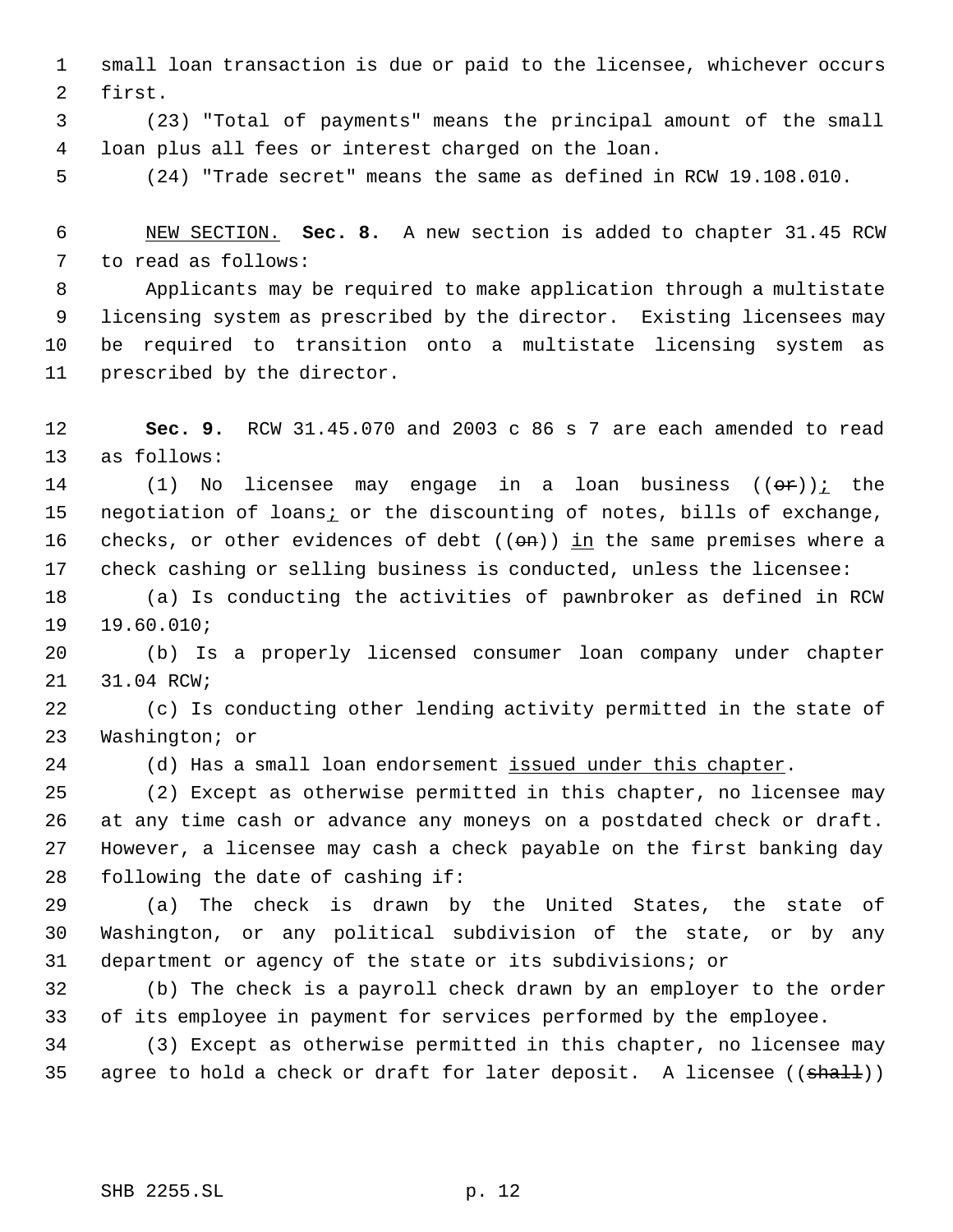1 must deposit all checks and drafts cashed by the licensee as soon as practicable.

 (4) No licensee may issue or cause to be issued any check, draft, or money order, or other commercial paper serving the same purpose, that is drawn upon the trust account of a licensee without concurrently receiving the full principal amount, in cash, or by check, draft, or money order from a third party believed to be valid.

8 (5) ((No  $-$  licensee  $-$  may  $-$  advertise,  $-$  print,  $-$  display,  $-$  publish, 9 distribute, or broadcast or cause or permit to be advertised, printed, 10 displayed, -published, -distributed, -or -broadcast, -any -statement -or representation that is false, misleading, or deceptive, or that omits 12 material information, or that refers to the supervision of the licensee 13 by the state of Washington or any department or official of the state.

14  $(6)$ ) Each licensee shall comply with all applicable state and 15 federal statutes ((governing currency transaction reporting)) relating 16 to the activities governed by this chapter.

 **Sec. 10.** RCW 31.45.105 and 2007 c 81 s 1 are each amended to read as follows:

 (1) It is a violation of this chapter for any person subject to this chapter to:

 (a) Directly or indirectly employ any scheme, device, or artifice to defraud or mislead any borrower, to defraud or mislead any lender, or to defraud or mislead any person;

 (b) Directly or indirectly engage in any unfair or deceptive practice toward any person;

 (c) Directly or indirectly obtain property by fraud or 27 misrepresentation; ((and))

 (d) Make a small loan to any person physically located in Washington through use of the internet, facsimile, telephone, kiosk, or 30 other means without first obtaining a small loan endorsement; and

 (e) Sell in a retail installment transaction under chapter 63.14 RCW open loop prepaid access (prepaid access as defined in 31 C.F.R. Part 1010.100(ww) and not closed loop prepaid access as defined in 31 C.F.R. Part 1010.100(kkk)).

 (2) It is a violation of this chapter for any person subject to 36 this chapter to: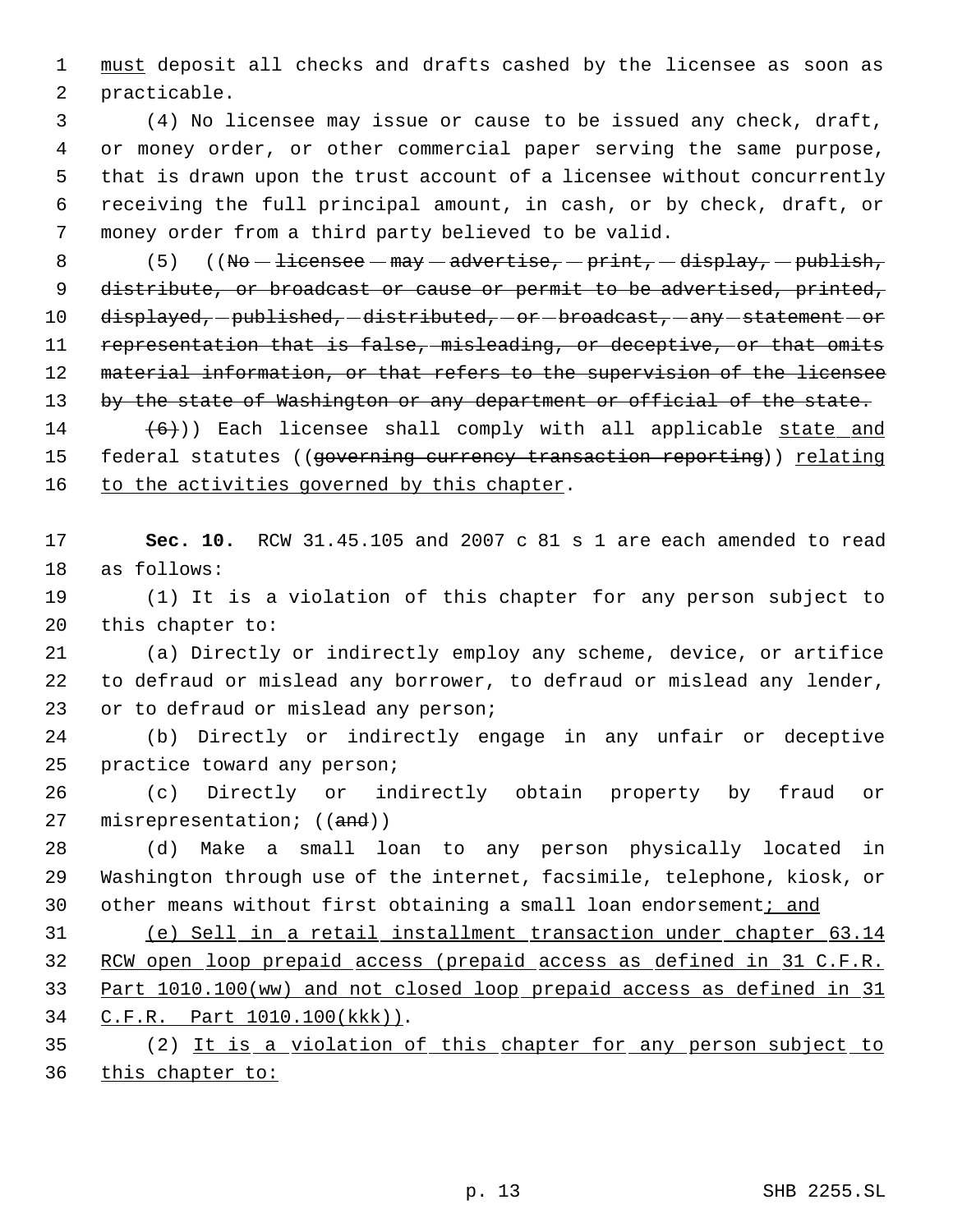1 (a) Advertise, print, display, publish, distribute, or broadcast or 2 cause or permit to be advertised, printed, displayed, published, 3 distributed, or broadcast any statement or representation that is 4 false, misleading, or deceptive, or that omits material information; 5 (b) Fail to pay the annual assessment by the date and time as 6 specified in RCW 31.45.050; 7 (c) Fail to pay any other fee, assessment, or moneys due the 8 department. 9 (3) In addition to any other penalties, any transaction in 10 violation of subsection (1) of this section is uncollectible and 11 unenforceable. 12 **Sec. 11.** RCW 31.45.110 and 2003 c 86 s 17 are each amended to read 13 as follows: 14 (1) The director may issue and serve upon a licensee or applicant, 15 or any director, officer, sole proprietor, partner, or controlling 16 person of a licensee or applicant, a statement of charges if, in the 17 opinion of the director, any licensee or applicant, or any director, 18 officer, sole proprietor, partner, or controlling person of a licensee 19 or applicant: 20 (a) Is engaging or has engaged in an unsafe or unsound financial 21 practice in conducting  $((the)$  a business  $((of -a - check - selfer))$ 22 governed by this chapter; 23 (b) Is violating or has violated this chapter, including violations 24 of: 25  $(i)$  Any rules, orders, or subpoenas( $(-$ any rule adopted under 26 chapter 86, Laws of 2003, any order issued under chapter 86, Laws of 27 2003, any subpoena issued under chapter 86, Laws of 2003, or)) issued 28 by the director under any act; 29 (ii) Any condition imposed in writing by the director ((or-the 30 director's designee)) in connection with the granting of any 31 application or other request by the licensee; or 32 (iii) Any written agreement made with the director; 33 (c) Is about to do the acts prohibited in (a) or (b) of this 34 subsection when the opinion that the threat exists is based upon 35 reasonable cause; 36 (d) Obtains a license by means of fraud, misrepresentation, 37 concealment, or through mistake or inadvertence of the director;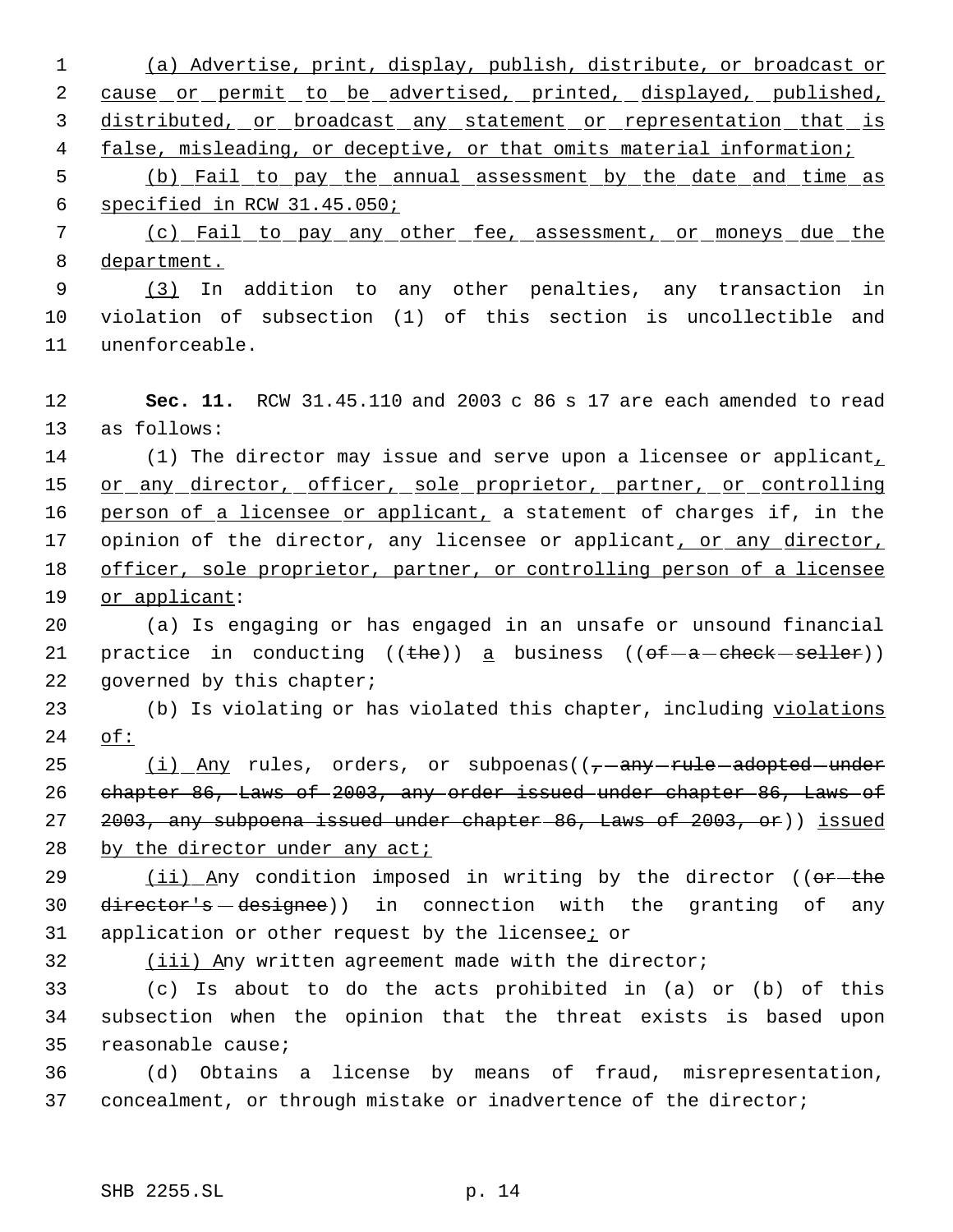1 (e) Provides false statements or ((omissions of)) omits material 2 information on ((the)) an application ((that, -if -known, -would -have 3 allowed - the -director - to -deny - the -application - for - the - original  $4 \quad \text{H}(\text{dense})$ 

 5 (f) Knowingly or negligently omits material information during or 6 in response to an examination or in connection with an investigation by 7 the director;

8 (g) Fails to pay a fee or assessment required by the director or 9 any multistate licensing system prescribed by the director, or fails to 10 maintain the required bond or deposit;

11 ( $(\frac{1}{9})$ ) (h) Commits a crime against the laws of ((the state of 12 Washington - or - any - other - state - or - government) ) any \_ jurisdiction 13 involving moral turpitude, financial misconduct, or dishonest dealings. 14 For the purposes of this section, a certified copy of the final holding 15 of any court, tribunal, agency, or administrative body of competent 16 jurisdiction is conclusive evidence in any hearing under this chapter;

 $((+h))$   $(i)$  Knowingly commits or is a party to any material fraud, misrepresentation, concealment, conspiracy, collusion, trick, scheme, or device whereby any other person relying upon the word, representation, or conduct acts to his or her injury or damage;

21 ( $(\frac{1}{1})$ ) (j) Converts any money or its equivalent to his or her own 22 use or to the use of his or her principal or of any other person;

23 ( $(\langle +\frac{1}{2}\rangle)$ ) (k) Fails(( $\tau$  upon demand by the director or the director's 24 designee,)) to disclose any information within his or her knowledge 25 (( $\pm \sigma$ )) or <u>fails</u> to produce any document, book, or record in his or her 26 possession for inspection  $((\theta f)')$  by the director  $((\theta r + \theta)$  director's 27 designee)) upon demand;

28 (( $(\frac{1}{k})$ ) (1) Commits any act of fraudulent or dishonest dealing(( $\frac{1}{\sqrt{2}}$ 29 and)). For the purposes of this section, a certified copy of the final 30 holding of any court, tribunal, agency, or administrative body of 31 competent jurisdiction ((regarding that act)) is conclusive evidence in 32 any hearing under this chapter;  $(6r)$ 

33  $(\frac{1}{1})$ ) (m) Commits an act or engages in conduct that demonstrates 34 incompetence or untrustworthiness, or is a source of injury and loss to 35 the public<sub>i</sub>

36 (n) Violates any applicable state or federal law relating to the 37 activities governed by this chapter.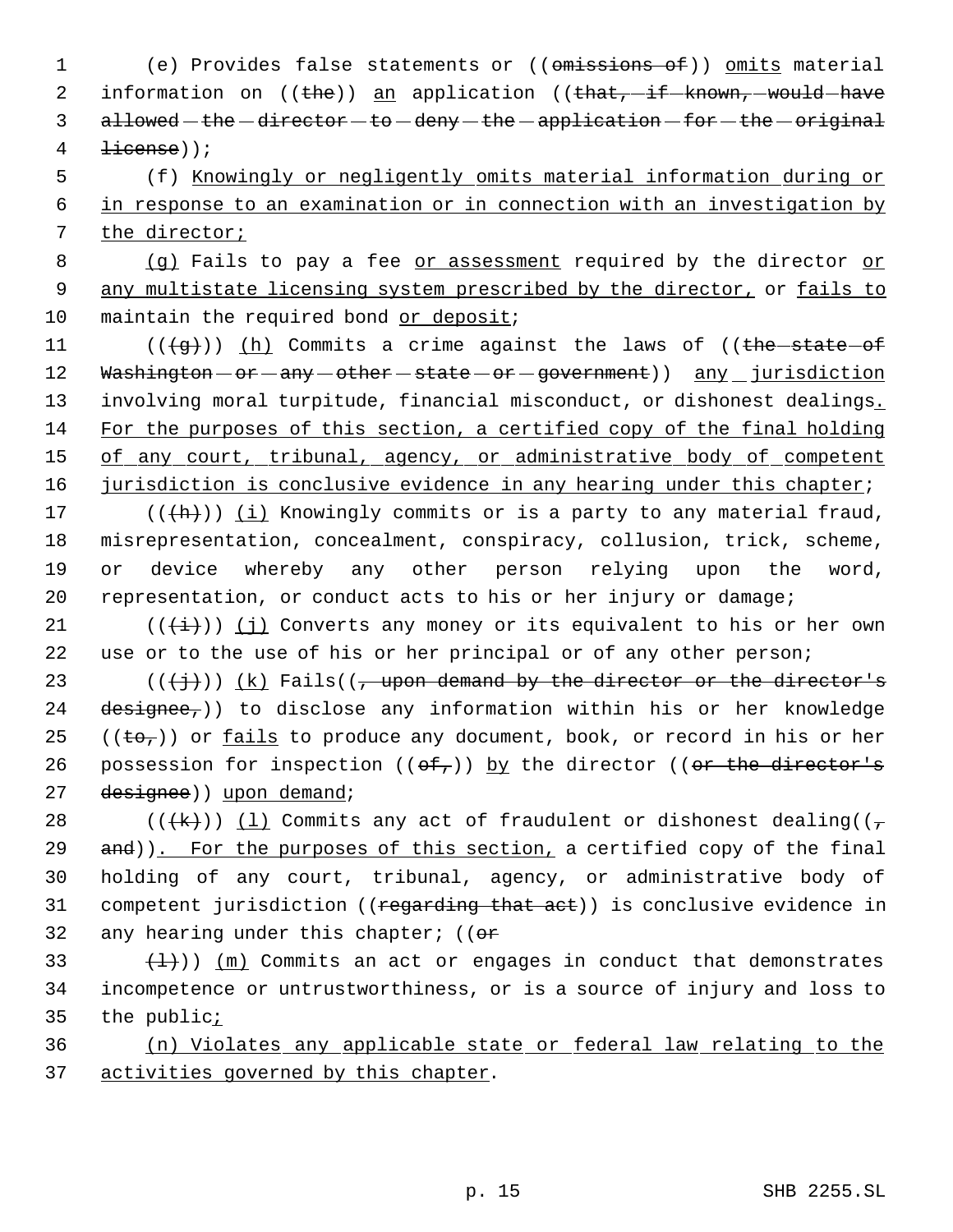1 (2) The statement of charges ((shall)) must be issued under chapter 34.05 RCW. The director or the director's designee may impose the following sanctions against any licensee or applicant, or any 4 directors, officers, sole proprietors, partners, controlling persons, 5 or employees of a licensee or applicant:

6 (a) Deny, revoke, suspend, or condition  $(\theta + h \epsilon)$  a license or small loan endorsement;

8 (b) Order the licensee or person to cease and desist from practices 9 ((in-violation-of)) that violate this chapter or ((practices-that)) 10 constitute unsafe and unsound financial practices ((in-the-sale-of checks));

 (c) Impose a fine not to exceed one hundred dollars per day for 13 each day's violation of this chapter;

 (d) Order restitution or refunds to borrowers or other parties 15 ((damaged by the licensee's)) for violations of this chapter or take 16 other affirmative action as necessary to comply with this chapter; and

 (e) Remove from office or ban from participation in the affairs of any licensee any director, officer, sole proprietor, partner, controlling person, or employee of a licensee.

 (3) The proceedings to impose the sanctions described in subsection (2) of this section, including any hearing or appeal of the statement of charges, are governed by chapter 34.05 RCW.

23 (4) Unless the licensee or person personally appears at the hearing or is represented by a duly authorized representative, the licensee is deemed to have consented to the statement of charges and the sanctions imposed in the statement of charges.

27 (5) Except to the extent prohibited by another statute, the director may engage in informal settlement of complaints or enforcement 29 actions including, but not limited to, payment to the department for purposes of financial literacy and education programs authorized under RCW 43.320.150.

 **Sec. 12.** RCW 19.146.200 and 2006 c 19 s 9 are each amended to read as follows:

 (1) A person, unless specifically exempted from this chapter under RCW 19.146.020, may not engage in the business of a mortgage broker or loan originator without first obtaining and maintaining a license under this chapter.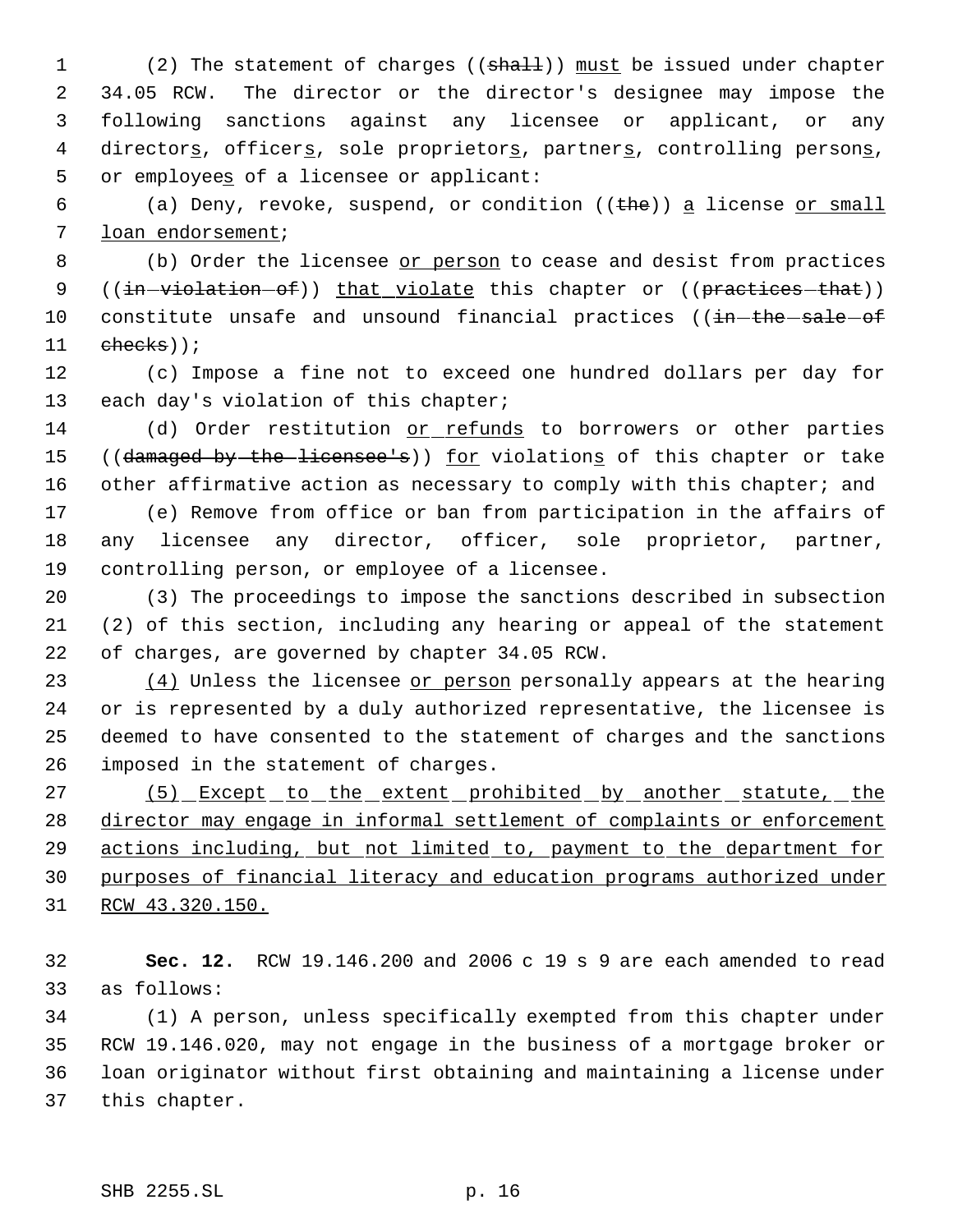(2) A person may not bring a suit or action for the collection of compensation in connection with a residential mortgage loan unless the plaintiff alleges and proves that he or she was a duly licensed mortgage broker, or exempt from the license requirement of this chapter, at the time of offering to perform or performing any such an act or service regulated by this chapter.

 (3) ((A mortgage broker license must be prominently displayed in 8 the mortgage broker's place of business.

 $(4)$ )) Every licensed mortgage broker must at all times have a designated broker responsible for all activities of the mortgage broker in conducting the business of a mortgage broker. A designated broker, principal, or owner who has supervisory authority over a mortgage broker is responsible for a licensee's, employee's, or independent contractor's violations of this chapter and its rules if:

 (a) The designated broker, principal, or owner directs or instructs the conduct or, with knowledge of the specific conduct, approves or allows the conduct; or

 (b) The designated broker, principal, or owner who has supervisory authority over the licensed mortgage broker knows or by the exercise of reasonable care and inquiry should have known of the conduct, at a time when its consequences can be avoided or mitigated and fails to take reasonable remedial action.

 NEW SECTION. **Sec. 13.** A new section is added to chapter 19.146 RCW to read as follows:

 Except to the extent prohibited by another statute, the director may engage in informal settlement of complaints or enforcement actions including, but not limited to, payment to the department for purposes of financial literacy and education programs authorized under RCW 43.320.150. If any person subject to this chapter makes a payment to the department under this section, the person may not advertise such payment.

 NEW SECTION. **Sec. 14.** A new section is added to chapter 18.44 RCW to read as follows:

 Except to the extent prohibited by another statute, the director may engage in informal settlement of complaints or enforcement actions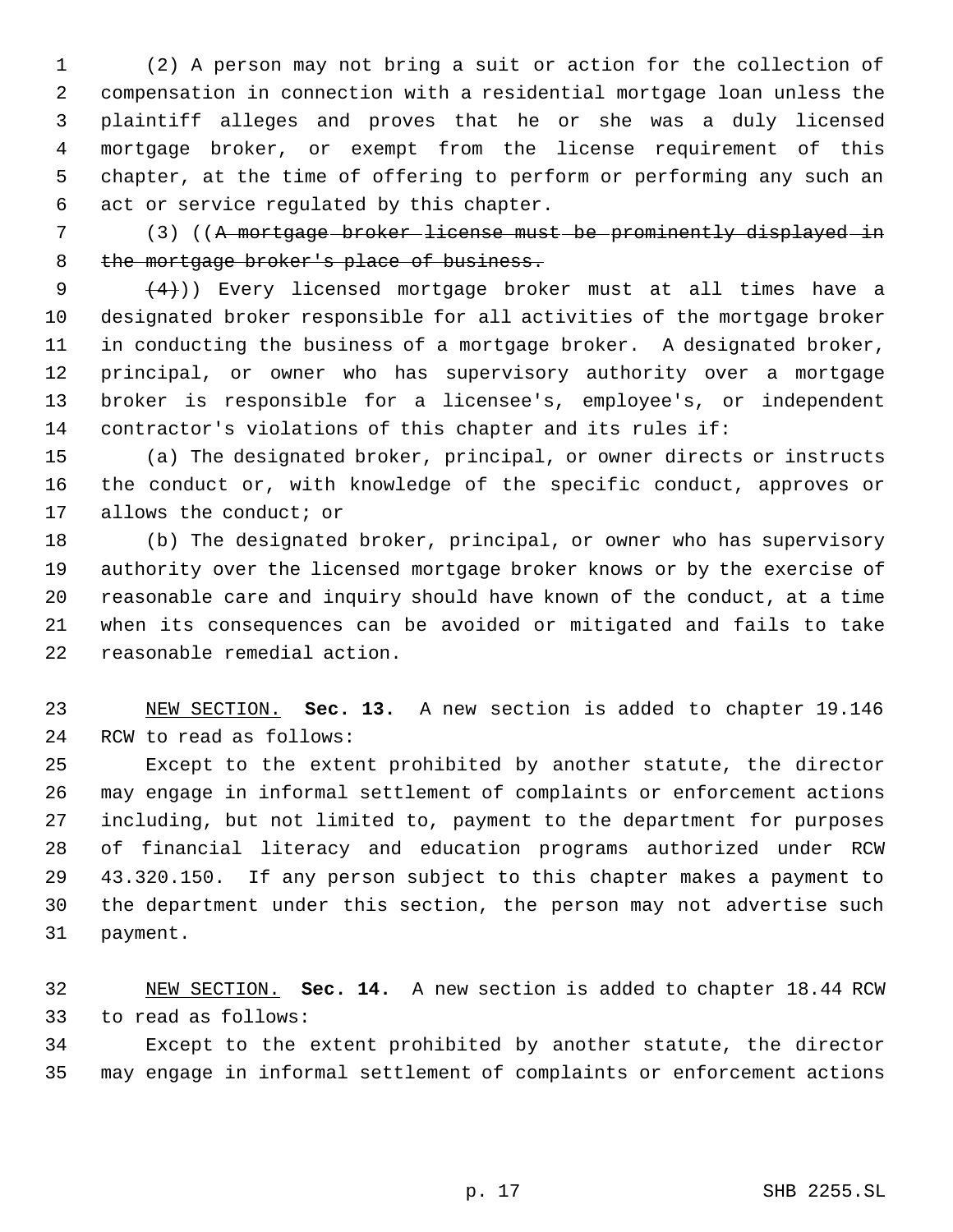including, but not limited to, payment to the department for purposes of financial literacy and education programs authorized under RCW 43.320.150.

 NEW SECTION. **Sec. 15.** A new section is added to chapter 18.44 RCW to read as follows:

 Applicants may be required to make application through a multistate licensing system as prescribed by the director. Existing licensees may be required to transition onto a multistate licensing system as prescribed by the director.

 NEW SECTION. **Sec. 16.** A new section is added to chapter 19.230 RCW to read as follows:

 Except to the extent prohibited by another statute, the director may engage in informal settlement of complaints or enforcement actions including, but not limited to, payment to the department for purposes of financial literacy and education programs authorized under RCW 43.320.150.

 NEW SECTION. **Sec. 17.** A new section is added to chapter 19.230 RCW to read as follows:

 Applicants may be required to make application through a multistate licensing system as prescribed by the director. Existing licensees may be required to transition onto a multistate licensing system as prescribed by the director.

 **Sec. 18.** RCW 19.144.020 and 2008 c 108 s 3 are each amended to read as follows:

 (1) In addition to any other requirements under federal or state law, a residential mortgage loan may not be made unless a disclosure summary of all material terms, as adopted by the department in subsection (2) of this section, is placed on a separate sheet of paper and has been provided by a financial institution to the borrower within three business days following receipt of a loan application. If any material terms of the residential mortgage loan change before closing, a new disclosure summary must be provided to the borrower within three days of any such change or at least three days before closing, whichever is earlier.